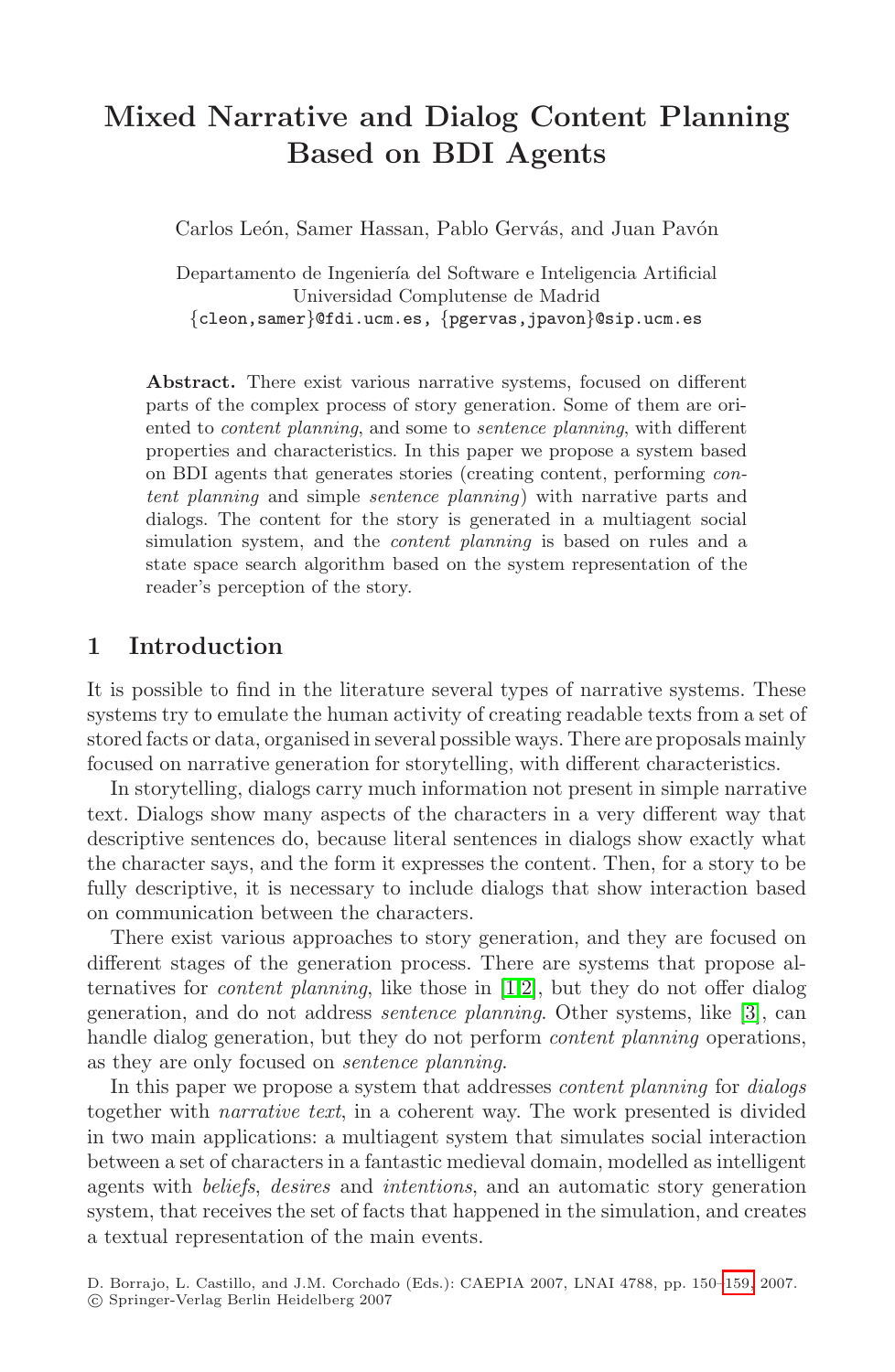# <span id="page-1-0"></span>**2 Previous Work**

In this section we briefly review research relevant for the work presented in this paper: BDI model, Multiagent Social Systems, and Natural Language Generation.

# **2.1 Social Systems and BDI Model**

Social phenomena are extremely complicated and unpredictable, since they involve complex interaction and mutual interdependence networks. A social system consists of a collection of individuals that interact among them, evolving autonomously and motivated by their own beliefs and personal goals, and the circumstances of their social environment.

[A m](#page-9-4)ulti-agent system (MAS) consists of a set of autonomous software entities (the agents) that interact among them and with their environment. Autonomy means that agents are active entities that can take their own decisions. The agent paradigm ass[im](#page-9-5)ilates quite well to the individual in a social system, so it can be used to simulate them, exploring the complexity of social dynamics. In fact, there are numerous works in agent theory on organisational issues of MAS. Also, theories from the field of Psychology have been incorporated to design agent behaviour, the most extended being the Beliefs-Desires-Intentions (BDI) model, in the work of [4].

The MAS described in this paper has been developed as an extension of an existing one by enriching it with additional features to support dialogs between agents. In this MAS, as explained in [5], the agents have been developed with several main attributes: from simple ones such as gender or age, to complex ones, like for example ideology or educational level. The population in the agents' society (as in real societies) also experiments demographic changes: individuals are subject to a life-cycle: they get married, reproduce and die. Moreover, the agents/individuals can build and be part of relational groups with other agents: they can communicate with other close agents, leading to friendship relationships determined by the rate of similarity. Or, on the other hand, they can build family nuclei as children are born close to their parents.

The system has an underlying sociological model, which can be configured (i.e. changing the mean of male average age of death). It deals with hundreds of agents, all of them interacting with their neighbourhood in each time-step of the execution. As we simulate thousands of time-steps, so many dynamic factors are involved, and as any other complex systems, it is not subject to laws, but to trends, which can affect individuals in a probabilistic way.

As we will see in a further section, these simple agents will be transformed into BDI model agents. In this model, Beliefs represent the knowledge of the agent about his world, including his own actual state and the environment state. To use the term "belief" implies that what the agent beliefs does not have to be necessarily true (and in fact it can change through time). It is "what I know and believe". The Desires (objectives) represent the state that the agent is trying to reach, the situations that it is seeking: "What I want". The Intentions (plans) are the means that the agent choose to accomplish its objectives, what the agent has chosen to do: its goal. The BDI of a single agent is its mental state.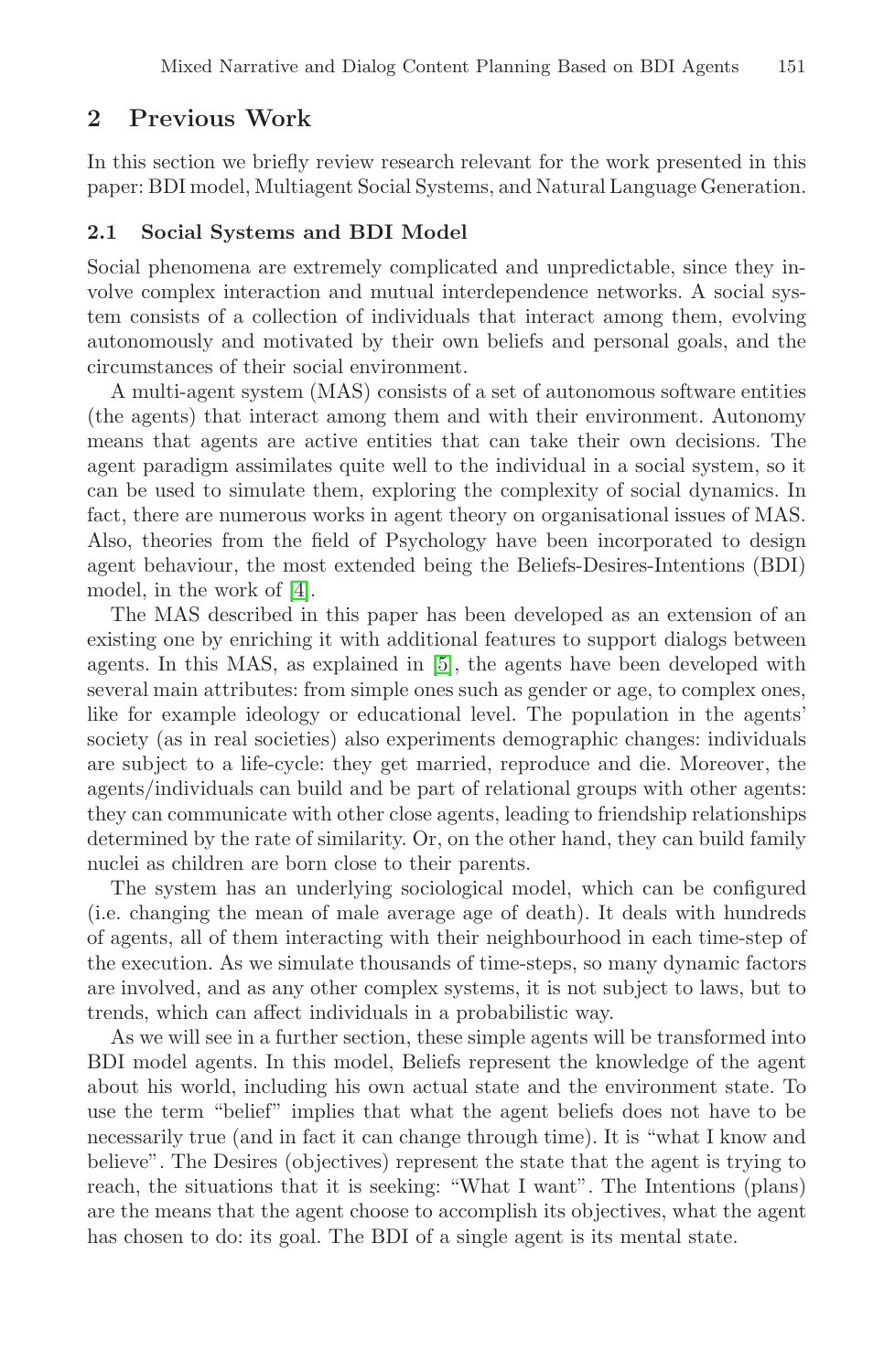152 C. León [et](#page-9-6) al.

We can refer to multiple works that use this psychological modelling perspective. A review comparison between several modelling techniques can be found in [6]. A very [use](#page-1-0)ful approach to sociologic agents using BDI, with deep and sophisticated social behaviour, was studied by [7]. A common problem using BDI is the huge gap between a clear theoretical model and its implementation. An effort on this subject was done in [8], trying to clarify how to turn BDI theory concepts to the practical complex system.

#### **2.2 The Multiagent System: Fantastic Society**

The ideas expressed in section 2.1 concerning social simulations using multiagent systems are the core of action from which we have built the whole narrative system. Several changes to the original MAS have to be made in the perspective of execution to be able to generate "life logs" of the individuals, which will be the basis for the texts describing the storyline. It is necessary to shift the point of vie[w f](#page-9-7)rom trends data acquisition to vital biographies. We do not need numerical data, but semantic content that can be interpreted by the rules as we interpret them, because we want the story generation to be as close as possible to what humans might have done faced with similar sets of events.

In this framework, it was necessary to adapt the designed MAS to a new environment: a Fantasy Medieval World far from the previous Post-Modern context. This deep change of context meant the introduction of several minor changes, and a twist in the meaning and interpretation of some facts. This evolution is explained in depth in [9].

Thus, now the agents have a name, an inheritable last name, a race (elf, orc, dwarf...). For each agent now exists a random possibility of dying, allowing the possibility that we can relate this early death to the betrayal of a friend, poisoning by a wife, a mysterious accident...

Following the cited objective of emulating real life behaviours, in this new MAS context dependent relationships and life events has been introduced: usual life events were not exciting enough to build a fantasy adventure. And so, an individual can have friends and enemies. Along his path, he can get married and have children, but he also can, randomly, suffer several spells, kill monsters, get lost in mazes or dark forests, or find treasures and magic objects in dangerous dungeons. In this way we can build a more interesting story, with several characters that evolve and interact among them.

#### **2.3 Natural Language Generation**

Natural Language Generation is important for a study of storytelling because it involves both a model of the task that need to be carried out to generate a valid text - therefore partially modelling the activity of an author - and a model of the story as linguistic artifact - a story model. The general process of text generation is defined in [10] as taking place in several stages, during which the conceptual input is progressively refined by adding information that will shape the final text. During the initial stages the concepts and messages that will appear in the final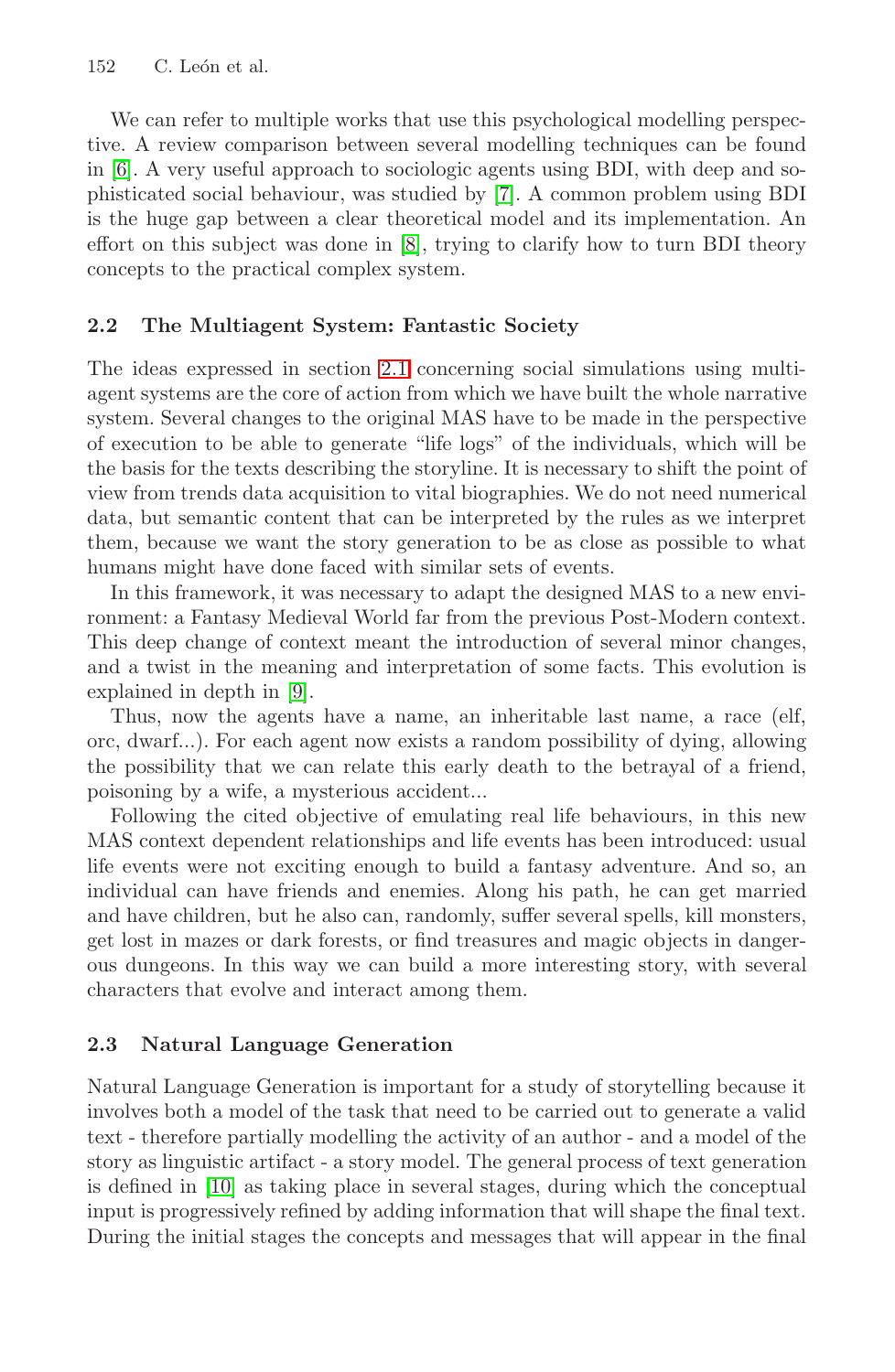content are decided and these messages are organised into a specific order and structure (*content planning*). A number of stages after that deal with *sentence planning*, where each message resulting from the previous stage is progressively enriched with all the linguistic information required to realize it. A final stage of *surface realization* assembles all the relevant pie[ces](#page-9-8) into linguistically and typographically correct text.

The Natural Language Generation work presented in this paper is mainly centered around *content planning*. The [su](#page-9-1)btask of building a set of messages from the input is always heavily dependent on the particular domain of operation, and tightly coupled with the particular kind of input being processed. A slightly more generic subtask determines the orderi[ng](#page-9-0) and rhetorical relations of the logical messages, hereafter called facts, that the generated document is intended to convey. Related work with *content planning* this paper can be found on [11].

Research on storytelling has been a classic since the early days of Artificial Intelligence. In recent times, two approaches stand out as worth mentioning in contrast with the one followed in this paper. MEXICA [2] follows a cognitive approach to build story plots about the ancient inhabitants of Mexico City, paying special attention to evolution of the emotional links and the tensions between the characters of a story. A different approach [1] relies on planning techniques to build stories from an initial world state and a set of goals to be fulfilled by the end of the story. Both are comparable to the *content planning* presented here - rather than the application as a whole - in the sense that they concentrate solely on building a conceptual representation, with only schematic transcription as text intended to make the plots understandable. None of them includes dialogs as part of the content they handle. The StoryBook system [3] - at the opposite extreme - considers only the production of text from an input corresponding to the conceptual representation of a given plot. It relies on having an external planner that defines the outline of the intended story, and it carries out elaborated sentence planning to produce input for a surface realizer, and it is capable of dealing with fragments of dialogue represented conceptually in the input.

# <span id="page-3-0"></span>**3 BDI Model in Storytelling**

In this section we explain the ideas we have followed for developing a system based on BDI agents. We describe the agents, and how their beliefs, desires and intentions guide their behaviour and the story generation. In the next two Sections (4 and 5), we explain how this BDI model is used in the multi-agent system and the *content planner*.

We have introduced new changes in the system described in Section 2.2, changing the structure of the original simple agents. In this way the interactions will be more complex and we will have much more contents to tell in our stories. Thus, we take as base system the previously defined fantastic world, with its events and enemies. The new objective is to make agents evolve in time (internally, not just in terms of the relationships between them). First, we force agents'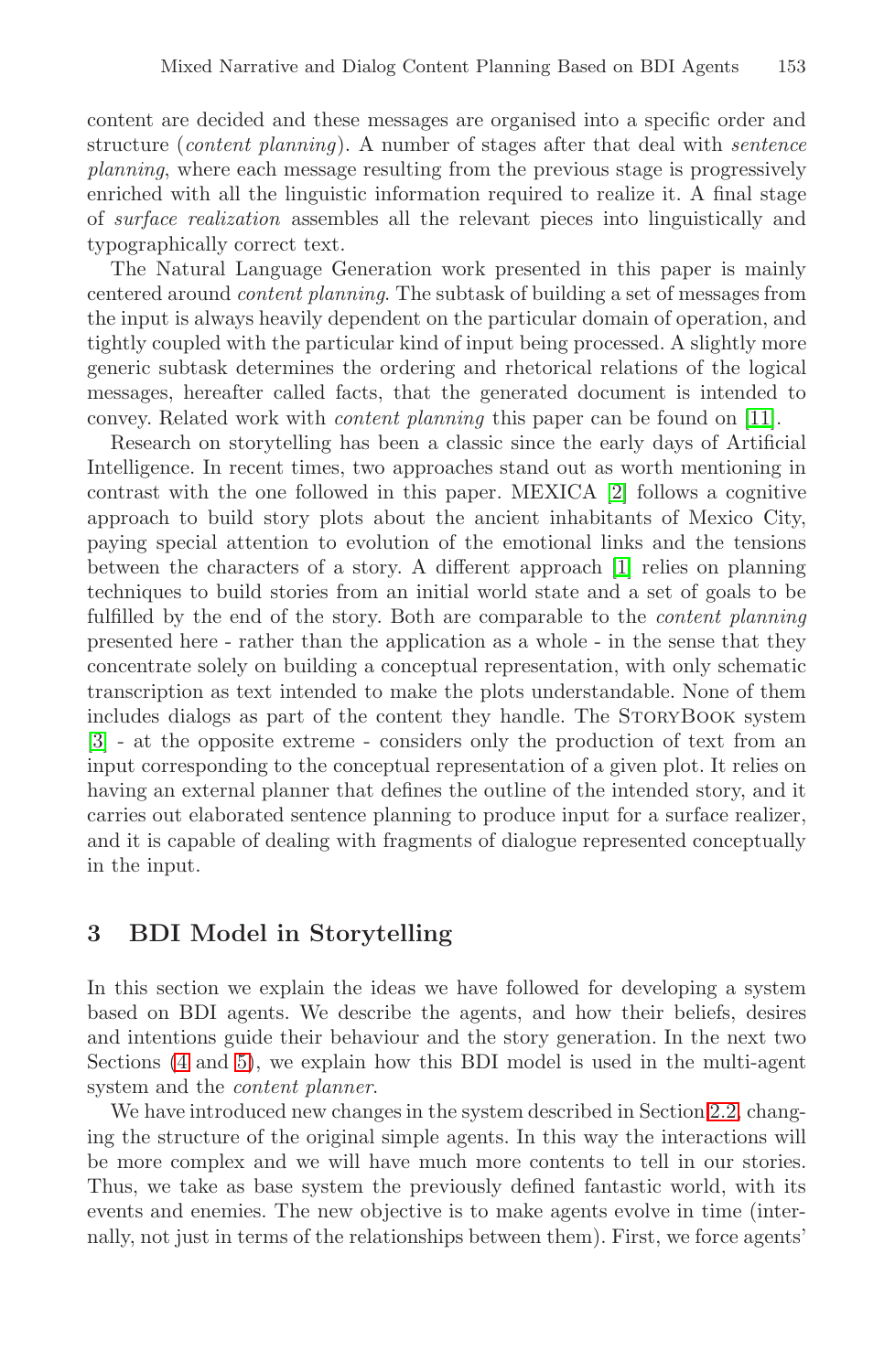#### 154 C. León et al.

**Table 1.** Example rules from transition between reader's perception of the story

| Fact     | Agent's mental state                              |
|----------|---------------------------------------------------|
|          | know where Agent now knows some location (belief) |
|          | want find Agent wants to find something (desire)  |
| do_trick | Agent tricks somebody (intention)                 |

characteristics to change internally depending on the events that happened in their lives. For example, if an agent finds a treasure, his economy will be dramatically increased.

But the really deep change is the use of a BDI model inside the agents. Now the agents will have "What I know/believe" (like "I know where a treasure is"), "What I want" ("I want a treasure") and "What I am going to do" ("I am going to the mountain to find the treasure"). With these ideas, we have agents with specific knowledge, with objectives to accomplish and with actions to do. Table 1 shows a little example of [h](#page-5-0)ow facts in the story affect the BDI state of the character, and thus, reader's perception of the story.

To guide the content planner, we consider that in each stage of the discourse, as the reader sees it, we have to know, at least, the information about characters in the story, at every stage of the discourse. This information evolves as the story is being told, in such a way that the reader's concept of each character changes during the narration. For this purpose we store, in each stage of the narration, the BDI state of the characters as the reader should have understood it from what has been communicated so far. In Section 5 more detail about this is given.

# **4 Agent Planning**

With the BDI model, each agent is "more intelligent", taking his own decisions, and building a real story. Thus, for example, if a character wants (desire) to kill a dragon, he will ask his friends about information related to dragons (asking if they have such beliefs). When he finds someone that knows something, his friend will tell it to him (that agent will throw a "say" event), and he will have the new belief (for ex. "where to find a dragon"), changing his mental state (and throwing a "know" event, that as all events will be recorded in the XML file). When he discovers (after gathering the info between his friends) enough information about dragons, (their weak points, their types and where he can find one) he will be able to generate the intentions associated to that desire. Those intentions could be "travel to the north", "go to the highest mountain" and "kill the dragon". When he generates those events ("do" events), his desire will be satisfied and will disappear.

This ideas guide the planning and the generation of the characters' story, during the execution of the multiagent system. We can see that the planning of the agents is very simple, but it is enough for the prototype to generate coherent and linked content, in the sense that the facts in the story are not just random and unlinked events.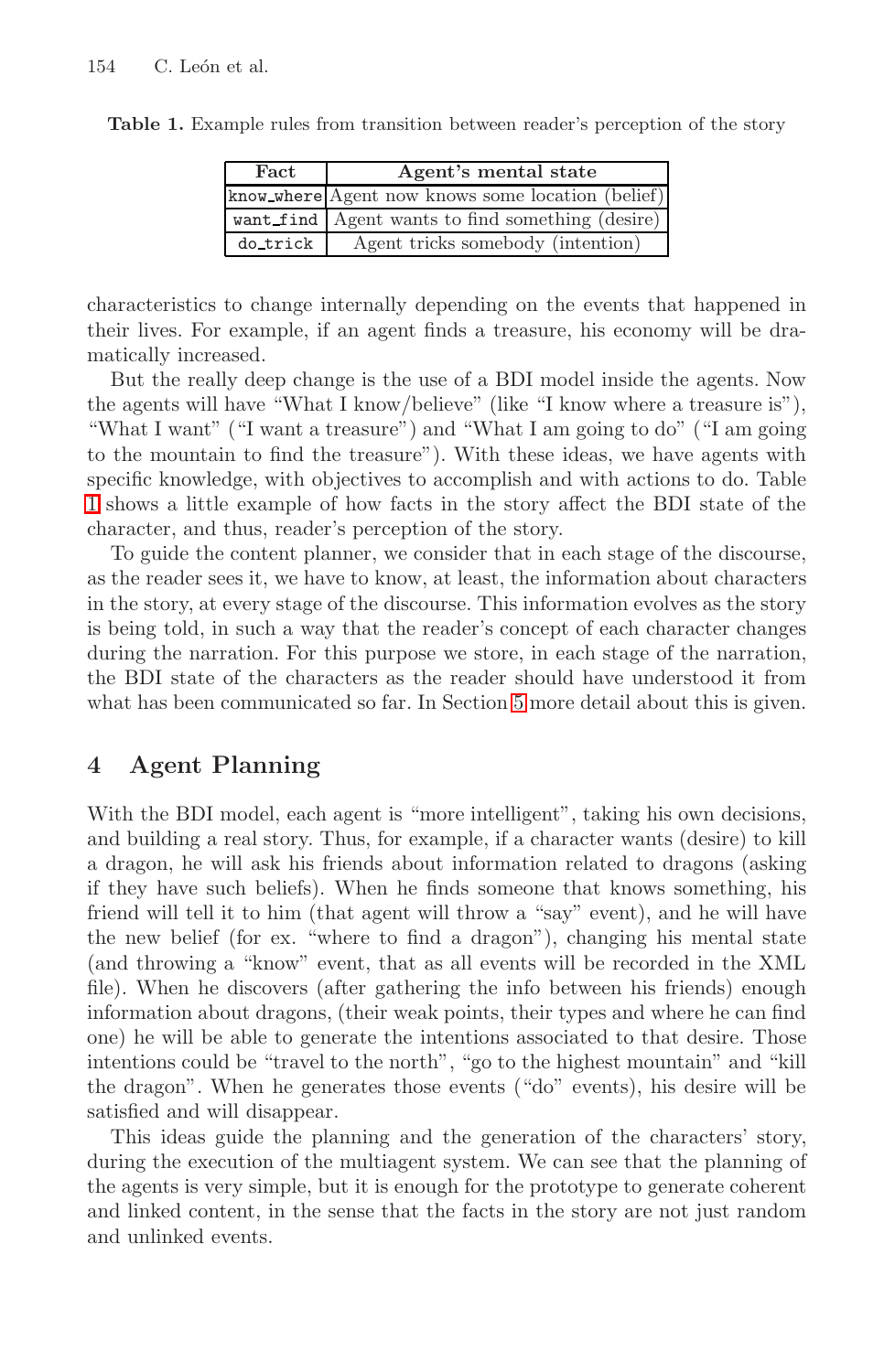# <span id="page-5-0"></span>**5 Content Planner**

In this section we present the *content planner* of the story generation system. This generator receives data from the Multiagent System described in Section 2.2. The Multiagent System outputs a XML file that stores the full log of every agent in the simulation, each log representing the set of facts of a character in the story, and the *content planner* imports that file.

Along with the facts that happened during the simulation, we need relations between them, like "at the same time", or "because of that". The relations between facts of the story are computed when the XML from the multiagent system is loaded. Knowing the domain rules (when some fact is the cause of another, or when two statements are consecutive facts), we can infer when two facts are related by a *causal relation*, a *temporal relation*, and so on. This is done by hard–coding the domain model in the XML loader, creating the relations during the import stage. Of course, this approach is far from being general, and it is possible to infer the relations between facts in a more generalistic manner, although it is not addressed in this work.

To handle dialogs in the narration, we consider that each element of communication between two agents, like "saying where" or "asking how" is indeed another fact, like "jumping" or "going somewhere". Each one of these facts has particular relations with other facts, that can be dialog facts, or narrative facts. With this approach, dialogs and narrative parts can be mixed inside the text, thus getting a richer narrative output.

#### **5.1 System Representation of the Reader's Perception of the Story**

Of course, nowadays the task of modelling the human brain is far from being possible. There are many scientific (and not only scientific) disciplines involved in such task, and to propose a model is not the objective of this work. However, we have made a lot of relaxations in the formalism of the model, and we have adjusted it to be very particular to the domain of this study. In this manner, it is possible to approximate to a kind of mental state model that does not try to emulate human's.

We present an algorithm for *content planning* based on the reader's perception of the story. In the system we present in this paper, the process of creating the discourse of a story takes into account what the potential reader of the text thinks and knows, using the model of the characters, about the world we are describing, and tries to give the reader the inf[orm](#page-3-0)ation he should receive at each stage of the story. The system chooses, in this way, which set of facts are going to appear in the final realization, and which relations connect them.

With this model of the characters, the *content planner* decides to choose some relations or others, depending on the BDI state of some characters. In this way, the state of the characters during the story guides the generation. We have created rules for computing the new state, and they are dependent on the previous state and the new sentence that the reader is going to read. These rules are based on the BDI structure and rules of the agents, as explained in Section 3.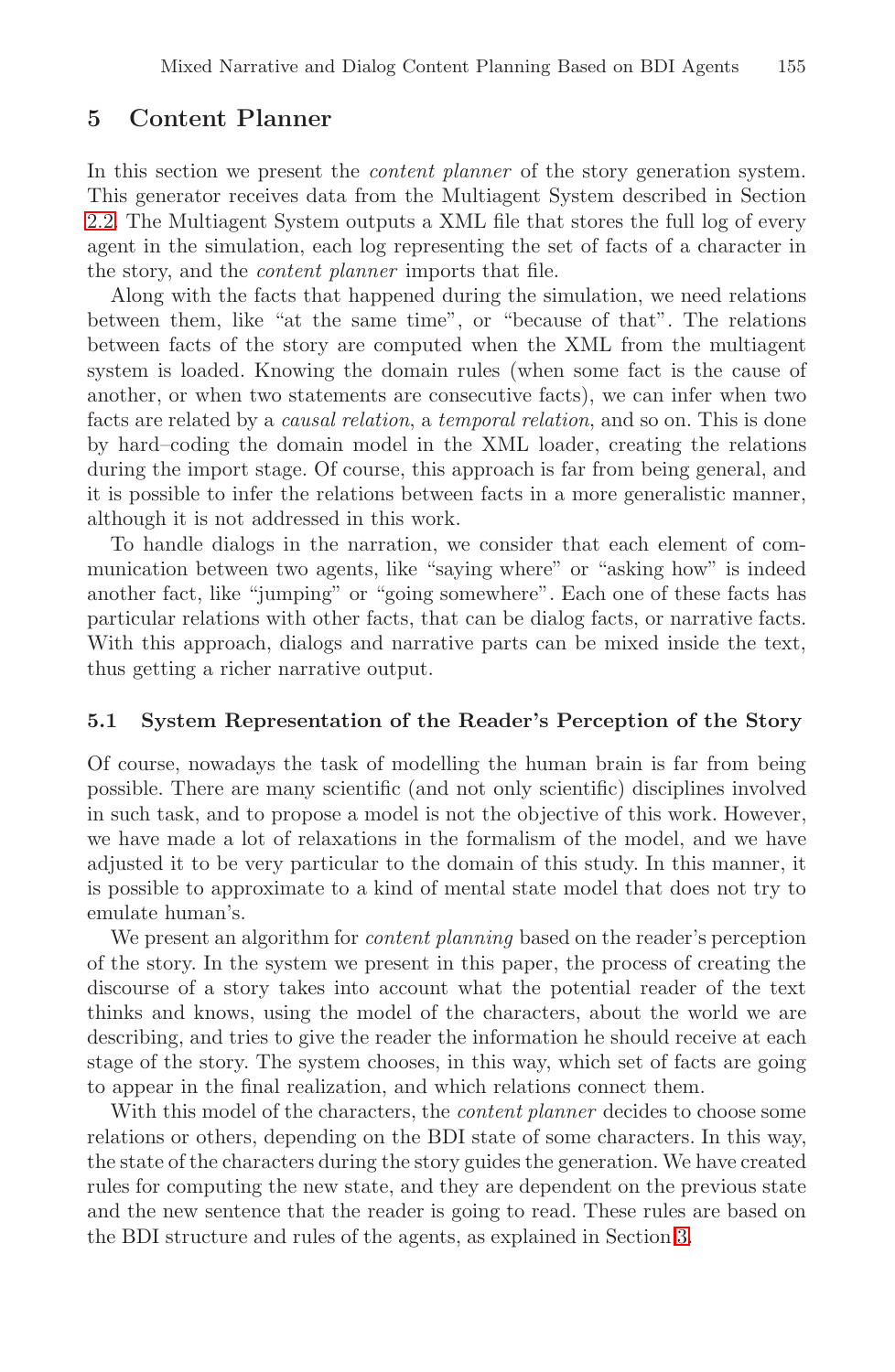156 C. León et al.

#### **5.2 State Space Search**

Once we have defined a perception model and the guidelines that hold the information we need for writing the story, we have the basic data structures we need to work. The next step, then, is to create the discourse. We propose a simple approach based on state space search algorithms. What we have done is to define a initial state, with no information, and start, from it, a backtracking algorithm that explores the solution space, by creating different stories, using *relations between statements* as operators. Figure 1 depicts these ideas.



**Fig. 1.** Search tree for *content planning*

### **5.3 Generation Goals**

When running the space state search, many possible stories are generated. However, we need a method to chose which of them is the best one. For this purpose we define *objectives*, that are data structures holding several attributes of the story draft. These attributes are the *linearity* of the text, or the level of sequentiality the story has; the *theatricality* of the story, counting the percentage of dialogue parts in the text; and the *causality*, or how important it is for the final story to contain "cause–effect" relations. This values are computed with rules and simple algorithms.

Then we can compute the similarity between a story generated during the search and an *objective* previously established by the user. The system will select that story with hi[gh](#page-7-0)er similarity to the *objective*. This similarity is computed by calculating the euclidean distance between the values of the attributes previously explained.

### **6 An Example**

We can see an example of the *content planner* execution, from a set of ten agents during fifty years in Figure 2. It is a fragment of a generated story. It is important to note that *sentence planning* and *surface realization* are not addressed in a formal way. Instead, our proposal is to create simple template based text creation. From the discourse that has been generated, we apply a simple algorithm that fills the gaps in text templates.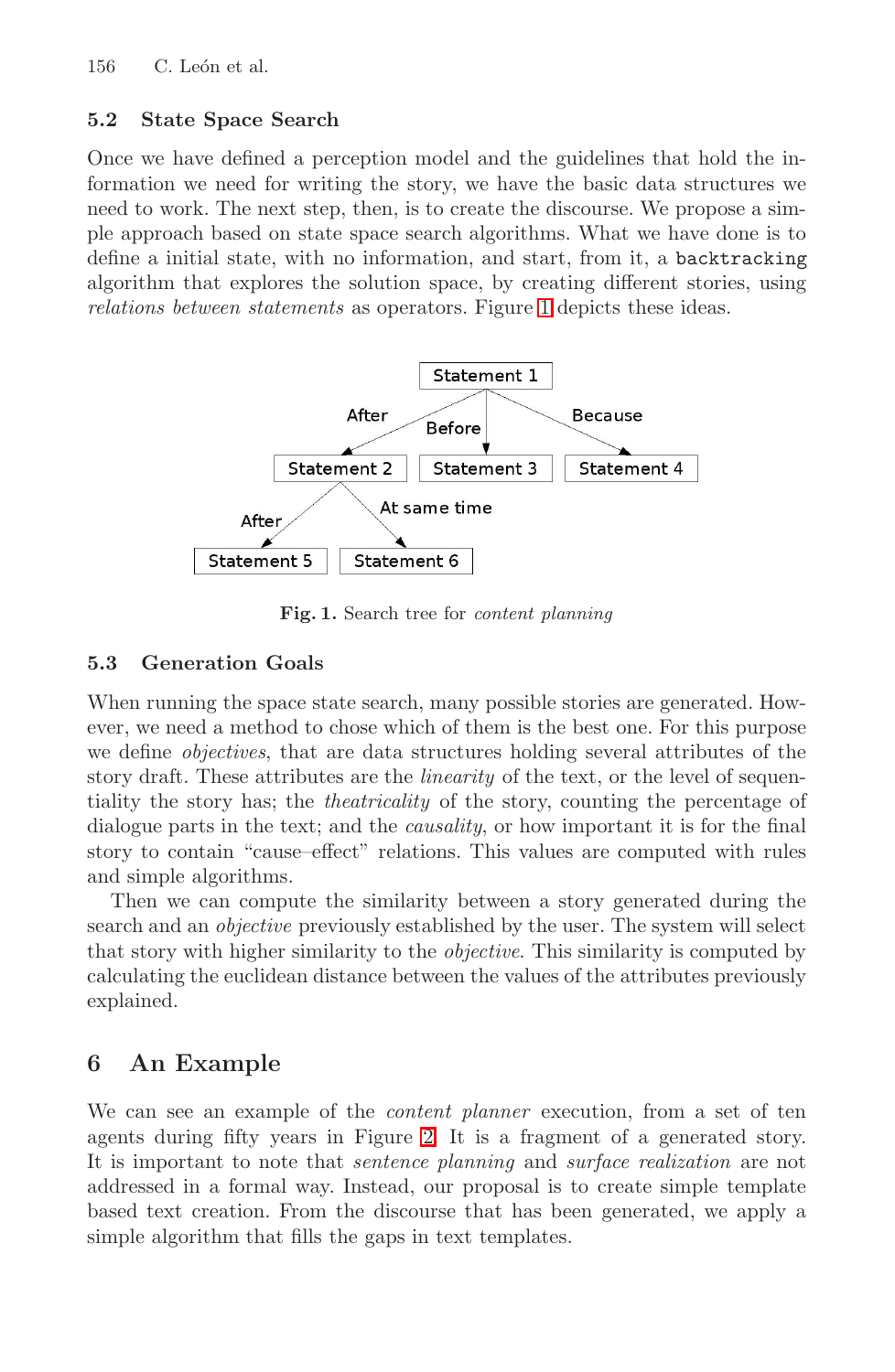*It was a man. And His name was Deron. And His last name was Cairnbreaker. And Deron Cairnbreaker desired to become a great wizard. After that, the spell of memory was cast upon Deron Cairnbreaker. Because of that, its education decreased. After that, Deron Cairnbreaker and Parbagar Greatcutter talked:*

*- Do you know who has the one ring?*

<span id="page-7-0"></span>*- Yes, I can tell you who has the one ring - said Deron Cairnbreaker, and it told where.*

*- Are you sure? Then I'll go and talk with it. - said Parbagar Greatcutter - Farewell.*

*Before that, Deron Cairnbreaker and Georgia Houston talked:*

*- Do you know where can I find another wizard?*

*- Yes, I do. I will tell you. - said Deron Cairnbreaker. Then, Deron Cairnbreaker showed the place.*

*- Ok, now I have this useful information. - said Georgia Houston - Thank you!*

#### **Fig. 2.** Example of a story

<span id="page-7-1"></span>However, these templates are not only filled with the statement that is going to be added: Not only the sentence is important for the template: also the reader's mental state influences the final text output. What the reader thinks about a character c[an](#page-9-7) change the way we produce the sentences. For example, if the mental state says that the reader knows nothing about the gender of a character, we can not use pronominal references that would require implicit mention of gender.

# **7 Comparison with Other Systems**

The work in HERODOTUS [9] presents a *content planning* system which performs content determination assigning an heuristic value (*interest*) to facts, removing those facts whose *interest* falls below a given threshold, and discourse planning using templates. Compared to the system presented in this paper, the template system is too rigid, and it only allows to create a defined fixed set of types of stories. Although the rules it uses for *content planning* give some flexibility to the system, the resulting discourse is not good enough. Creating new stories is hard, and the system is not "very intelligent". There is much effort on *content determination*, and the main advantage was the ability of filtering a huge amount of information, and displaying it in a more human readable manner.

In MEXICA [2], emotional links are followed for planning the story and the present work follows a mental state model of the reader, although these concepts are not the same, there are some similar ideas between them. The work of Riedl and Young [1] shows a *content planning* system that creates stories from an initial state, and trying to reach some goals in the final story. None of these works addresses *sentence planning*.

The work presented adds dialog generation, mixed with the narrative content of the story, and simple final text generation. With dialogs we try to create richer and more complex stories, because dialogs show aspects of the story not present in plain narrations. Dialogs usually describe characters and action in such a way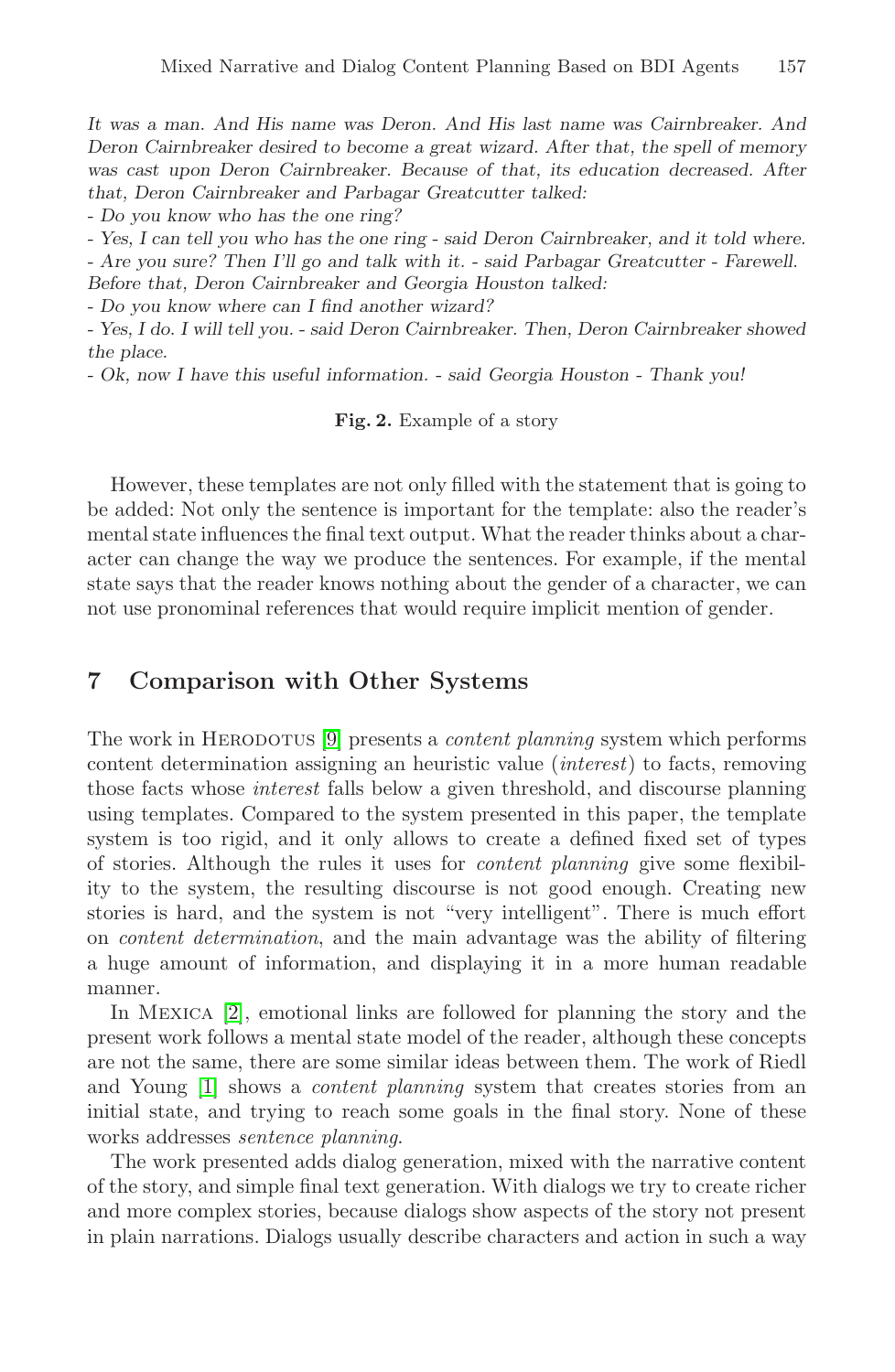158 C. León et al.

that the resulting story, together with narrated parts, becomes more interesting for the reader.

# **8 Conclusions and Future Work**

A multiagent social system with intelligent agents based on BDI model has been presented. This system simulates the life of several fantastic characters living and communicating between them. Also, a storytelling system able to generate text with narrative content and dialogs has been shown and explained. This two parts, taken as a whole system, try to create stories with focus on characters interacting.

The BDI model for the planning system is still not good enough. It follows very simple ideas, and thus the agent system and the story generator do not produce very good output. However, there are many possible solutions. An easy but useful change could be to add a percentage number for each Belief, Desire and Intention. For the Beliefs, the number would represent its certainty: how sure the agent is about what he knows. In this way we could introduce the possibility of being confused, doubting or even [ly](#page-7-1)ing.

Another way of introducing complexity in the system is by improving the agents' dialogs, thus making then able to negotiate in a more complex way. Now agents have just basic conversations: if one agent asks, the other agent answers, if he knows, what the first one wants to know. But this could be highly more sophisticated. They may ask about their own interests, see what they have in common, and share their knowledge about those things.

The natural text generation system has some advantages with respect to other systems, as it has been show in the comparison (Section 7), but it has also many disadvantages that must be taken into account to evolve the system. First, it is necessary, following this research line, to improve the model of the mental state. Although creating a mental model is a very ambitious task, it is possible to develop simpler prototypes, thus obtaining some aspects of the main characteristics of the understanding of a text by the [rea](#page-9-2)der.

A more effective reasoner is necessary. The algorithm presented is very inefficient, and it would be very interesting to add new reasoning capabilities, perhaps with the use of knowledge systems, like ontologies.

Another main point to be improved in the narrative system is the *sentence planner*. It has been addressed from a very simple and direct point of view, but better quality in the process can give much better output. Also, this *sentence planner* is fully domain dependent, and it only can produce text for the multiagent system logs. Concerning the work of StoryBook [3], which has dialogs, perhaps it would be interesting to connect the output or our system with that storytelling system.

### **Acknowledgements**

This research is funded by the Spanish Ministry of Education and Science (projects TIN2006-14433-C02-01 and TIN2005-08501-C03-01).